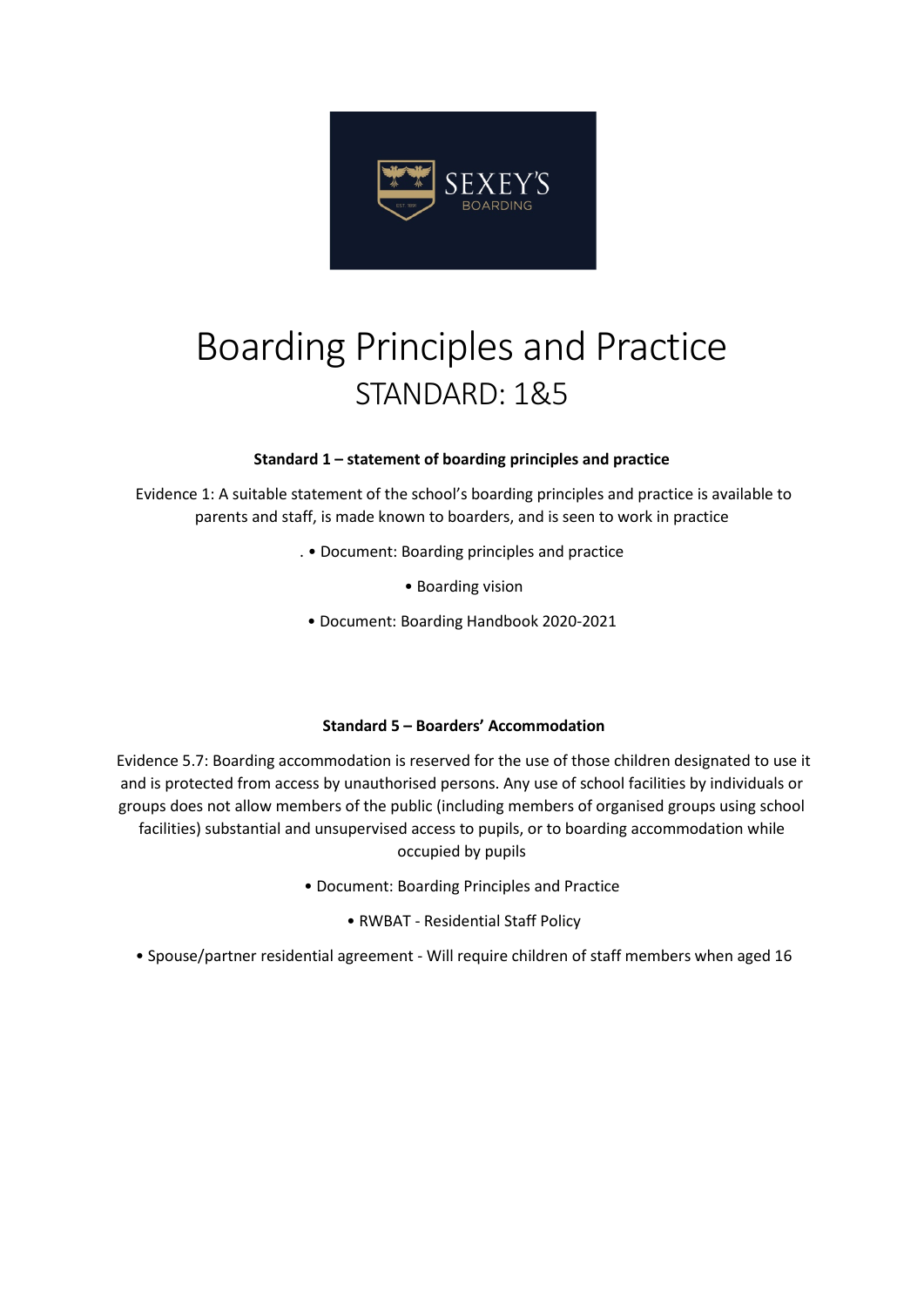

# **Statement of Boarding Principles and Practices (September 2021)**

At Sexey's School, we have an unrelenting determination to be exceptional in all that we do. We provide high quality, affordable boarding where young people can develop socially, emotionally and academically as part of an exceptional caring learning community. Boarding encourages students to achieve academically and become well rounded, and forward-looking young people, well equipped to achieve in an ever-changing modern world.

## **Character**

We believe in developing all aspects of a young person by providing them with a wide range of opportunities and challenges to develop their personality, independence, leadership and life skills. Our 7 Core Values are the building blocks of character; these are empathy, respect, courage, honesty, kindness, forgiveness and resilience. We work with parents to help develop the young person's character and confidence.

### **Coeducational Community**

Our mixed age boarding houses are coeducational, girls and boys mixing socially in a family style environment although the dormitory areas are very separate. Students develop a strong sense of belonging to their community and lifelong friendships develop.

# **Care, support and safety**

The accommodation, routines and staff provide a very safe and supportive environment in which the students can relax and feel safe. The safeguarding and welfare of all members of our community are of paramount importance. Caring staff get to know the students well, celebrate their successes and support them through any challenges that they face. There is an onsite Health Centre staffed by a team who are able to provide high quality social, emotional, physical and medical support as needed. High quality pastoral support is provided across school and boarding with specific support around emotional wellbeing.